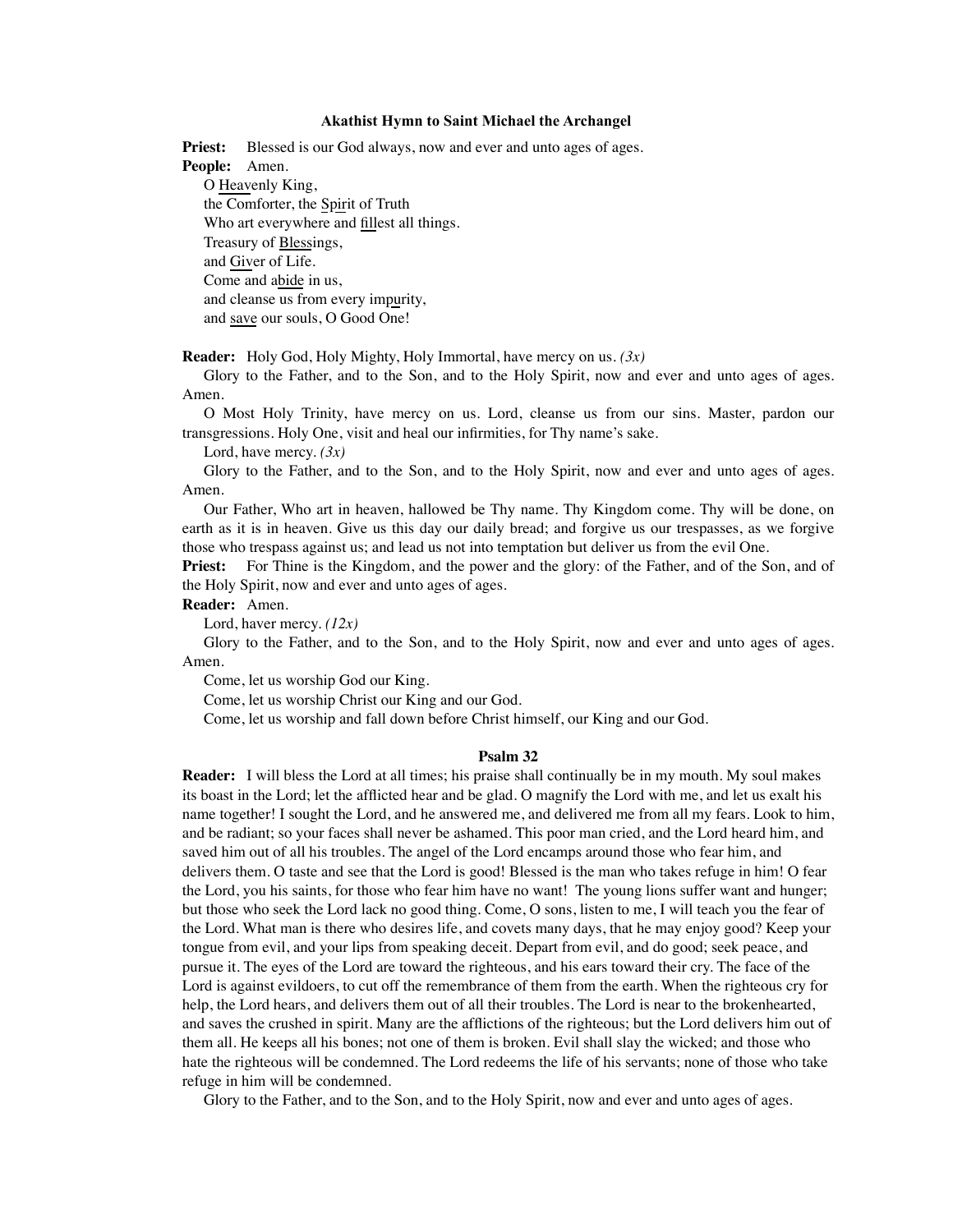Amen.

Alleluia, Alleluia, Alleluia. Glory to you, O God. *(3x)*

## **God Is the Lord**

**Deacon:** In the 4<sup>th</sup> tone: God is the Lord and has revealed Himself to us: Blessed is He that comes in the name of the Lord. O give thanks to the Lord for He is good; His mercy endures forever.

**Choir:** God is the Lord and has revealed Himself to us: Blessed is He that comes in the name of the Lord.

**Deacon:** All nations surrounded me, but in the Name of the Lord I destroyed them.

**Choir:** God is the Lord and has revealed Himself to us: Blessed is He that comes in the name of the Lord.

**Deacon:** I shall not die but live and recount the works of the Lord.

**Choir:** God is the Lord and has revealed Himself to us: Blessed is He that comes in the name of the Lord.

**Deacon:** The stone which the builders rejected has become the cornerstone; this is the Lord's doing, and it is wonderful in our eyes.

**Choir:** God is the Lord and has revealed Himself to us: Blessed is He that comes in the name of the Lord.

Commanders of the heavenly hosts,

we who are unworthy beseech you:

by your prayers encompass us beneath the wings of your immaterial glory,

and faithfully preserve us who fall down and cry to you://

"Deliver us from all harm, for you are the Commanders of the Powers on high!"

#### **[Texted pointed for** *Alaskan Melody***]**

#### **Kontakion 1**

Chosen Commander of the heavenly hosts and defender of mankind, we who are delivered from affliction offer this hymn of thanksgiving. We implore you, O Michael standing before the Throne of the King of Glory, to set us free from all distress that we may cry to you with faith and love:

Rejoice, O Michael, Supreme Commander with the hosts of Heaven.

## **Ikos 1**

Since you are the leader of the choirs of angels, it is right to praise you with angelic tongue, Archangel Michael, but until, taught by you, we have become used to the speech of the bodiless powers, hear our praises from thankful lips though they be those of mortal beings:

Rejoice, first-formed star of the world. Rejoice, candle of truth and justice, shining like gold. Rejoice, head of angels and archangels. Rejoice, you in whom the creative glory of the Right Hand shines. Rejoice, you by whom the assembly of all bodiless creatures is made beautiful. Rejoice, O Michael, Supreme Commander with the hosts of Heaven.

#### **Kontakion 2**

We behold the splendor of your spiritual beauty and the strength of your right hand which is like a flash of lightning. Although we are wrapped in the mortal flesh of this earth, yet we are filled with joy and thankfulness before the Creator and cry aloud, Archangel of God, with all the hosts of Heaven: Alleluia.

Alleluia, Alleluia, Alleluia.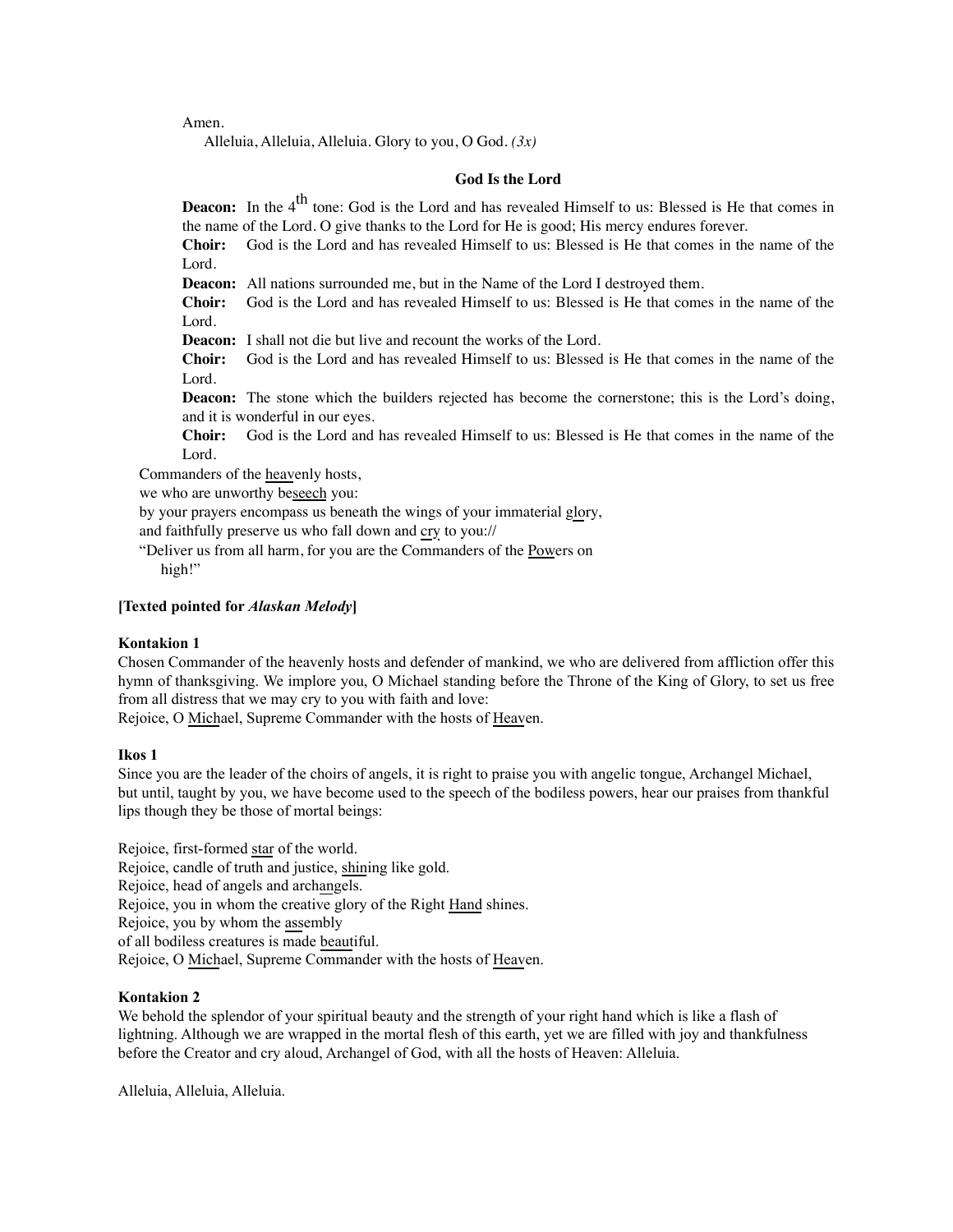## **Ikos 2**

Wonderful Saint Michael, leader of the heavenly hosts, entreat for us a clear understanding and a release from passions. Thereby lifted in thought from earthly to heavenly things, we may sing a hymn of praise to you:

Rejoice, nearest beholder of the ineffable beauty and goodness of God. Rejoice, close participator in the mysteries of the all-good counsels of the Most Holy Trinity. Rejoice, faithful fulfiller of the pre-eternal judgments of the Trinity. Rejoice, you at whom the heavenly hosts, with love, stand amazed. Rejoice, you to whom those born on earth give glory. Rejoice, you before whom the hosts of Heaven tremble. Rejoice, O Michael, Supreme Commander with the hosts of Heaven.

## **Kontakion 3**

Archangel Michael, you show within yourself unconquerable zeal for service and dedication to the glory of our God. As the head of the choirs of angels, you withstood the arrogant daystar Satan – who was exceedingly proud and breathing out evil when he and his dark servants had been cast down into the nethermost parts of the world. Whereas the heavenly hosts, led by you in your glory, shouted as with one voice for joy before the Throne of God: Alleluia.

Alleluia, Alleluia, Alleluia.

#### **Ikos 3**

All Christian people have you, Archangel of God, as a mighty defender and helper in battle against the adversary. Wishing to be granted your marvelous protection, we call to you on the day of your solemn feast in this way:

Rejoice, you by whom Satan was cast down like lightning from Heaven.

Rejoice, you by whom humanity-preserved rises up to Heaven.

Rejoice, splendid adornment of the most radiant world on high.

Rejoice, most glorious defender of the fallen world here below.

Rejoice, never-defeated by the forces of evil.

Rejoice, forever-established by divine grace in truth and righteousness with all of

God's angels.

Rejoice, O Michael, Supreme Commander with the hosts of Heaven.

## **Kontakion 4**

Supreme ruler of the angels, deliver us, who keep your radiant feast with joy, from all the storms of temptation and trouble. Be our mighty helper in every affliction and our preserver and defender in the hour of death, so that we may cry aloud to our Lord and our Lady: Alleluia.

Alleluia, Alleluia, Alleluia.

#### **Ikos 4**

Seeing your boldness against the regiments of Satan, all the ranks of angels followed after you with joy into the fight for the Name and glory of their Master, crying aloud, "Who is like unto God?" In the same manner, seeing Satan cast down beneath your feet, we cry to you as victor:

Rejoice, you by whom peace and quiet returned to Heaven.

Rejoice, you by whom the spirit of evil was laid low even unto hell.

Rejoice, for you direct the angelic armies and the hosts of the invisible world to the destruction of evil.

Rejoice, unseen leader, for you calm the agitation and fighting of the elements of the unseen world.

Rejoice, wonderful defender of those waging war against the spirits of evil.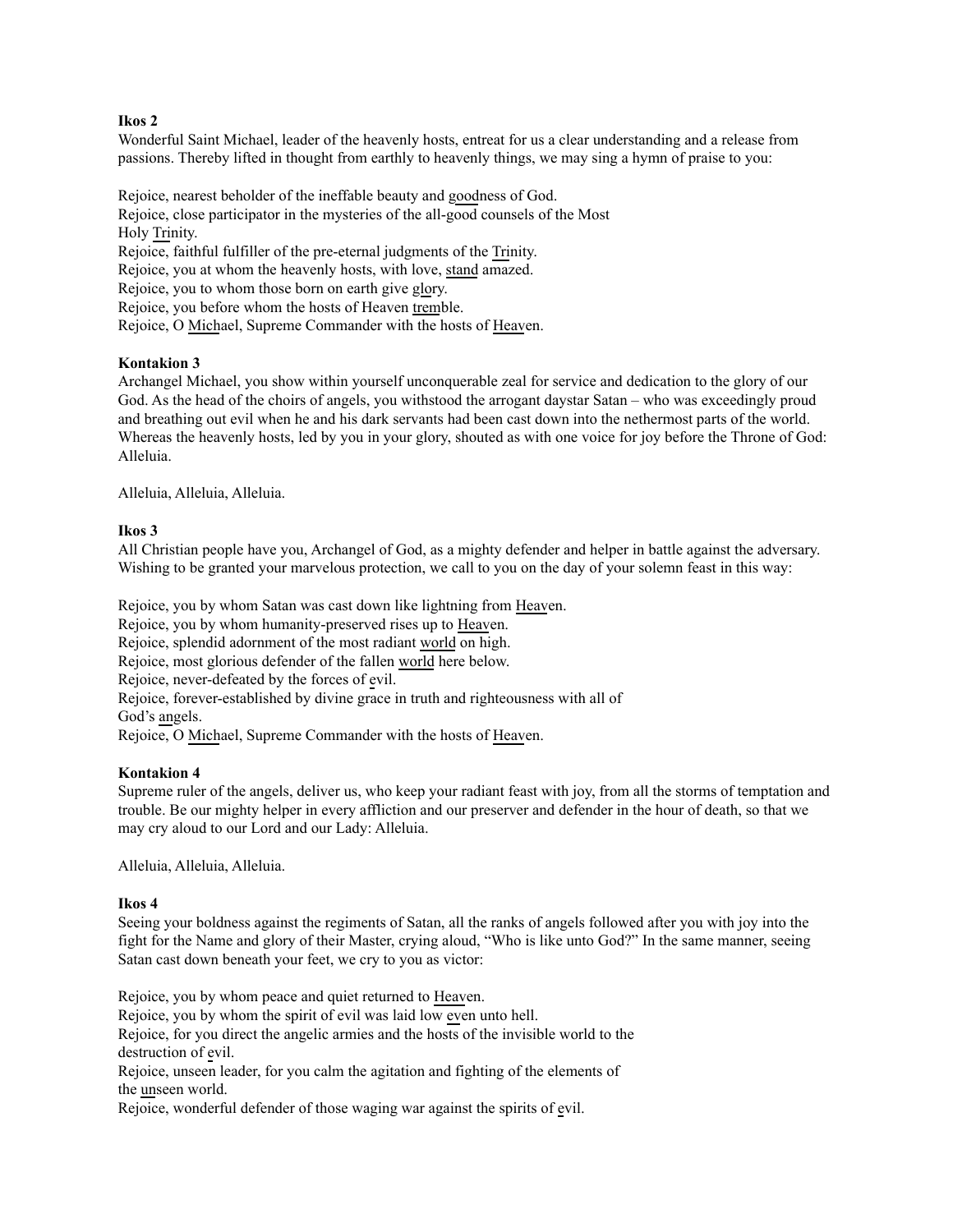Rejoice, strong helper of those on earth grown weak through the temptations and assaults of the world. Rejoice, O Michael, Supreme Commander with the hosts of Heaven.

# **Kontakion 5**

Archangel Michael, you appeared in the Church of Khony as a divinely flowing fountain of great miracles. Not only was a large and fearful serpent dwelling there destroyed by your strength, but a stream of pure water was revealed there healing all bodily ailments. Accordingly, we give glory to You, O Lord God of the angels, and all cry out to You with faith: Alleluia.

Alleluia, Alleluia, Alleluia.

## **Ikos 5**

Hearing you and knowing you as a great light shining among the choirs of angels, after God and His holy Mother, we run to you, most wonderful Saint Michael. You graciously receive us and, with the rays of your light, you illuminate all of us that we might sing to you in this manner:

Rejoice, mediator of the Law given by the hand of Moses on Mount Sinai. Rejoice, you by whom the judges and leaders of Israel found strength and protection. Rejoice, you through whom the prophets and high priests of the Jews received the gift of knowledge from the all-knowing God. Rejoice, for you provide with secret wisdom the God-fearing givers of the Law. Rejoice, for you put kindness and mercy into the hearts of those who administer justice and truth. Rejoice, for you aid the faithful to overcome the wickedness of adversaries. Rejoice, O Michael, Supreme Commander with the hosts of Heaven.

## **Kontakion 6**

You have announced beforehand the judgments of God when, in former times, at the sight of you, Mannah was filled with fear and perplexity, thinking that he would no longer live. However, taught by his wife of the goodness of the vision, and the gentleness of your words, at the joy of having a son, Samson, who was about to be born, he cried out to God in thanksgiving: Alleluia.

Alleluia, Alleluia, Alleluia.

## **Ikos 6**

You have shone forth wonderfully, Archangel Michael, when in the form of a man you stood before Joshua, son of Nun, saying, "Take off your shoes, for I am the Supreme Commander of the hosts of the Lord." Marveling at this, we sing to you:

Rejoice, untiring guardian of leaders, rulers and governments. Rejoice, for you are swift to overthrow those standing with authority as they oppose the command of God. Rejoice, for you repel the mighty wave of popular tumult. Rejoice, invisible destroyer of vile customs. Rejoice, for you enlighten those in doubt in the hour of great perplexity. Rejoice, for you save all those tried by soul-destroying and false attacks. Rejoice, O Michael, Supreme Commander with the hosts of Heaven.

#### **Kontakion 7**

Wanting to show that the fortunes of men are not dependent upon themselves, but are always held in His divine hand, the Maker of all has given you to the kingdoms of the earth as defender and keeper, that you may prepare all the tribes and peoples for the Kingdom of God in eternity. Beholding your great service for the salvation of mankind, we rightfully cry to God in thanksgiving: Alleluia.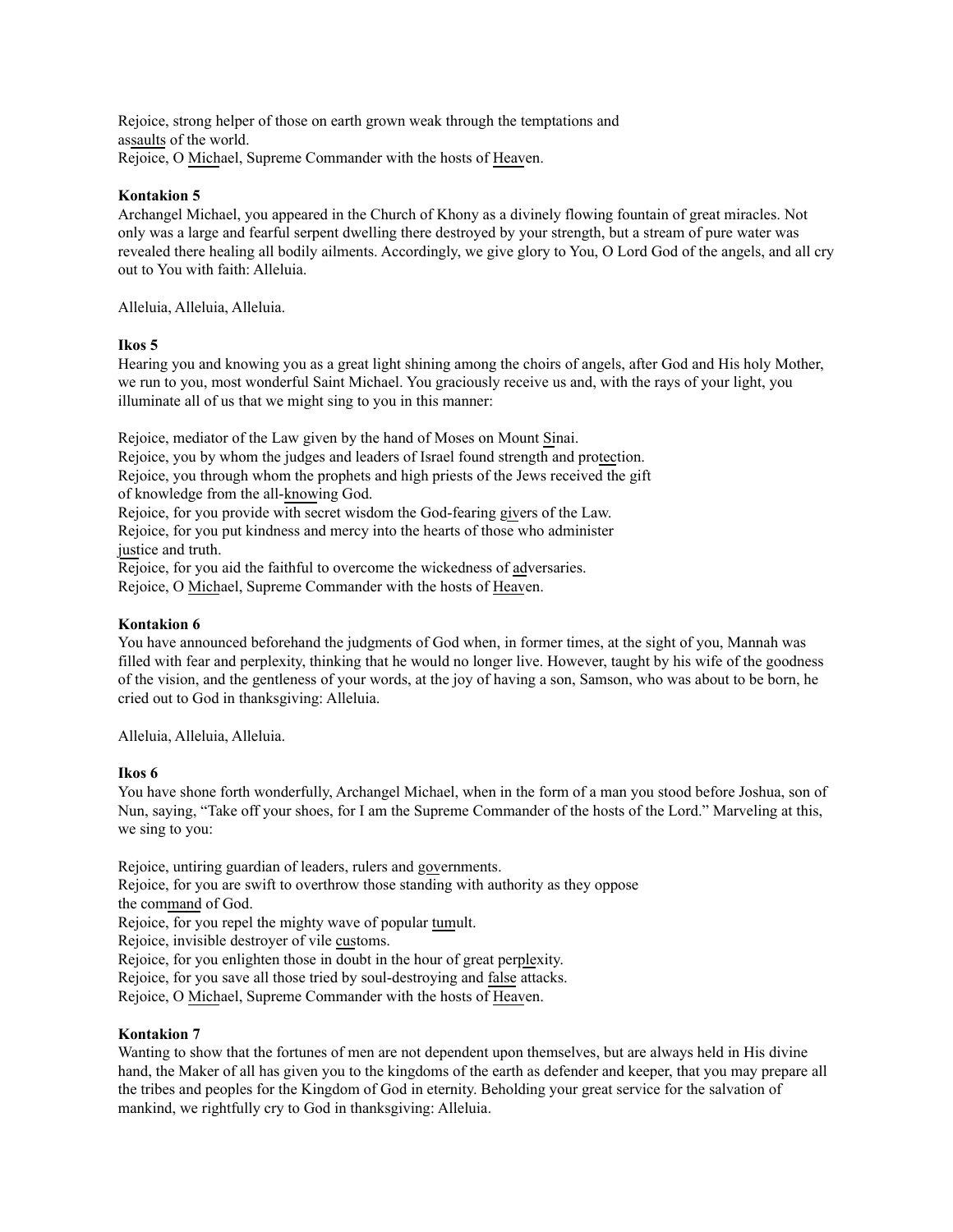Alleluia, Alleluia, Alleluia.

## **Ikos 7**

The Creator and Master of all miracles has shown us a new miracle on earth through you, Chief Angel, when you miraculously saved the church built in honor of your name from being flooded with the waters of the river. You commanded the rising stream to turn back into the bosom of the earth, at the sight of which the blessed Archipus together with his spiritual children cried to you in thanksgiving:

Rejoice, indestructible rampart of the Holy Church of God.

Rejoice, glorious Commander in service to God's people.

Rejoice, you at whose behest the elements are subdued.

Rejoice, you by whom all evil intents are brought to nothing.

Rejoice, from the Throne of the Almighty God, you bring joy to all the faithful.

Rejoice, for you lead unbelievers to the path of justice and truth.

Rejoice, O Michael, Supreme Commander with the hosts of Heaven.

# **Kontakion 8**

Habakkuk the Prophet saw in his very self a strange wonder of your power, O Supreme Commander of God's armies. When carried off at the divine command, he was quickly taken from Judah to Babylon to give food to Daniel, a prisoner in the den of lions. Amazed at the mighty effect of your strength, he cried out with faith: Alleluia.

Alleluia, Alleluia, Alleluia.

## **Ikos 8**

Standing before the Throne of God, O Archangel Michael, you are entirely in the heights and yet you are not far from men and women below on the earth. You ever fight against the enemies of mankind's salvation. It is fitting, for all who wish to reach the long-desired homeland of Heaven, to call on you with one accord:

Rejoice, leader of the thrice-holy hymn of the angels.

Rejoice, ever-ready advocate and guardian of those on earth.

Rejoice, mighty defender of those who speak truth and live by mercy.

Rejoice, for in a strange manner, you struck down Pharaoh with his faithless Egyptians

in their ponderous pride.

Rejoice, for you gloriously led the Jews in their wandering through the wilderness.

Rejoice, for you quenched the flame of the fiery furnace of Babylon for the three youths.

Rejoice, O Michael, Supreme Commander with the hosts of Heaven.

# **Kontakion 9**

Joyful trembling seized the monks of holy Mount Athos when they saw how you saved the God-fearing child who was thrown into the depths of the sea, with a stone around his neck, by money-grubbing men. The monastery that received him was adorned by your name, Archangel Michael, and cries to God in thanksgiving: Alleluia.

Alleluia, Alleluia, Alleluia.

# **Ikos 9**

Speakers, eloquent in words and who love clever thoughts, have not sufficient strength to declare your mighty power, glorious Michael — how in one night you destroyed the one hundred and eighty-five thousand warriors of King Sennacherih of Assyria, as a warning to him not to blaspheme the Name of the Lord in the future. Honoring your zeal for the glory of the truth of God, we cry out to you with gladness:

Rejoice, unconquerable leader of the armies of Orthodoxy. Rejoice, very fear and defeat of armies whose beliefs are evil.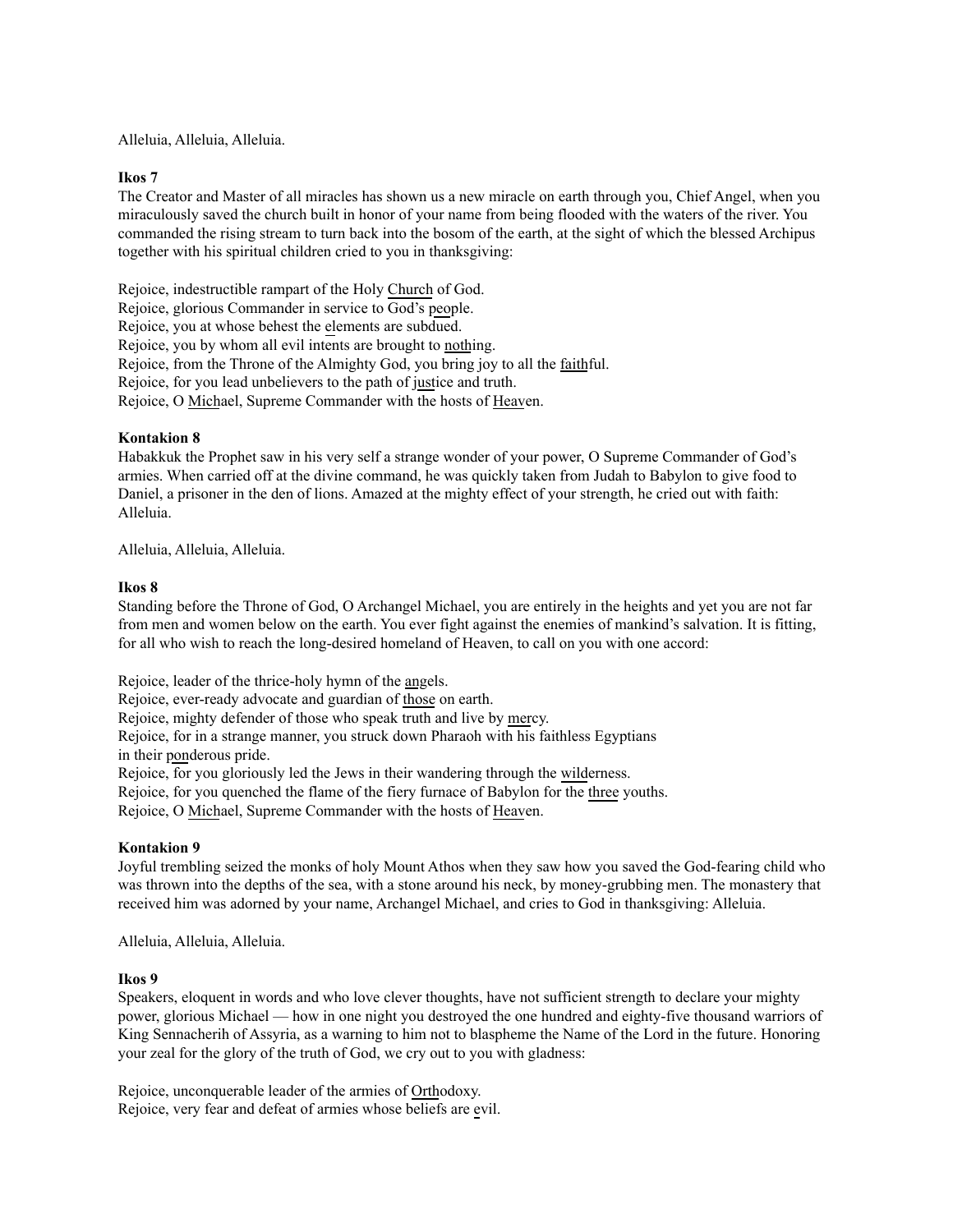Rejoice, planter of the Orthodox faith and worship. Rejoice, uprooter of heresies and schisms that harm the soul. Rejoice, for you strengthened the pious Maccabees on the field of battle. Rejoice, for you struck down in the temple itself Heliodorus, the captain of the evil King Antiochus. Rejoice, O Michael, Supreme Commander with the hosts of Heaven.

# **Kontakion 10**

Saint Michael, be for us who wish to be saved, a firm helper. Deliver and preserve us from distress and mishap, and even more so from our own evil habits and sins. Thereby progressing in faith, hope, and love of Christ, we may thankfully cry out with joy to the Master of angels and mankind for your strong defense: Alleluia.

Alleluia, Alleluia, Alleluia.

## **Ikos 10**

Archangel of God, you are a secure wall for all who believe and a sturdy pillar in the struggle with visible and invisible enemies. With thankful hearts and voices we dutifully cry out to you:

Rejoice, unconquerable opponent of the enemies of the Faith and the

adversaries of the Holy Church.

Rejoice, untiring helper of those who humbly announce the good news.

Rejoice, for you enlighten with the light of faith those sitting in the land of darkness.

Rejoice, for you direct along the path of truth and repentance those made foolish

through false wisdom.

Rejoice, terrible avenger of those who call in vain on the Name of the Lord.

Rejoice, chastiser-bearing lightning for those who foolishly mock the mysteries of the Holy Faith.

Rejoice, O Michael, Supreme Commander with the hosts of Heaven.

# **Kontakion 11**

Archangel Michael, every song of praise falls short because of the multitude of miracles performed by you not only in Heaven and on earth, but also in the dark shadows of the depths of the netherworld. You have chained the serpent with the bonds of power of the Lord, that those delivered from the evil one's wickedness might bless the Master of Heaven and earth, crying: Alleluia.

Alleluia, Alleluia, Alleluia.

# **Ikos 11**

Supreme Commander, you appeared as a light-bearing servant of truth and the purity of divine worship when you foresaw the snares of the spirit of darkness. You forbad him in the Name of the Lord that he dare not show the hidden body of the Prophet Moses to the sensual children of Israel lest they deify him. We therefore honor today your divinely bright feast and we cry to you:

Rejoice, for you kept the purity of knowledge of God among the Jews in the days of the Old Testament. Rejoice, for you have many times uprooted the weeds of error in the days of the New Testament. Rejoice, destroyer of heathen prophets and idols. Rejoice, fortifier of Christians who struggle and suffer. Rejoice, for you fill the weak in spirit with the strength of the grace of God. Rejoice, for you clothe in the armor of faith those who fail in the flesh.

Rejoice, O Michael, Supreme Commander with the hosts of Heaven.

# **Kontakion 12**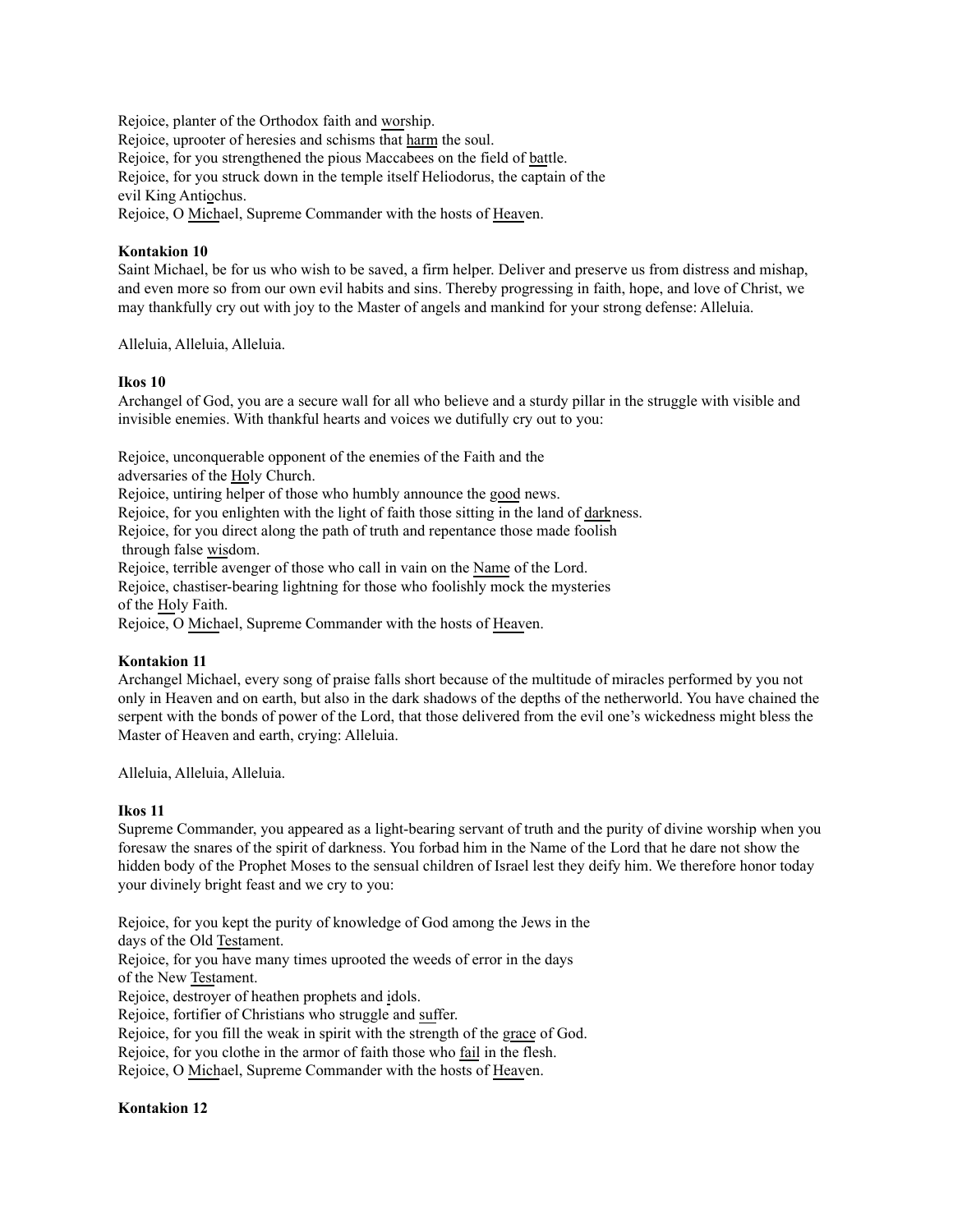Implore grace for us from God in Heaven as we sing to the glory of your honorable name, O holy Michael. In the shadow of your protection may we live in all piety and purity until set loose from the bonds of flesh and death. Then, may we be granted to stand before the flaming Throne of the King of Glory and sing with all the choirs of angels: Alleluia.

Alleluia, Alleluia, Alleluia.

# **Ikos 12**

Singing the praises of your many different miracles performed for our salvation, we pray the Lord and Master of all, Archangel Michael, that the spirit of zeal for the glory of God that is within you fail not in us who sing to you with these hymns of praise:

Rejoice, for you divinely lift up into the heights of power the servants of God in time of need. Rejoice, for you invisibly bring down from the heights of strength and glory those who are unworthy and insolent. Rejoice, for on the last day, you shall gather the chosen from the four ends of the earth. Rejoice, you by whom at the voice of God sinners shall be committed like tares to the eternal fire. Rejoice, you by whom Satan and his angels shall be cast into the lake of fire. Rejoice, you by whom the righteous shall gloriously be made to settle in the mansion of our Heavenly Father.

Rejoice, O Michael, Supreme Commander with the hosts of Heaven.

# **Kontakion 13**

Most wonderful leader of archangels and angels, because of your most marvelous service for the salvation of mankind, accept from us the song of praise and thanksgiving now offered to you. Since you are filled with the strength of God, protect us with your immaterial wings from all visible and invisible enemies, so that we may cry unceasingly to the Lord glorified by you and Who glorified you: Alleluia.

Alleluia. Alleluia. Alleluia. *(Repeat Kontakion 13 three times.)*

# **Kontakion 1 (repeated)**

Chosen Commander of the heavenly hosts and defender of mankind, we who are delivered from affliction offer this hymn of thanksgiving. We implore you, O Michael standing before the Throne of the King of Glory, to set us free from all distress that we may cry to you with faith and love:

Rejoice, O Michael, Supreme Commander with the hosts of Heaven.

# **Ikos 1 (repeated)**

Since you are the leader of the choirs of angels, it is right to praise you with angelic tongue, Archangel Michael, but until, taught by you, we have become used to the speech of the bodiless powers, hear our praises from thankful lips though they be those of mortal beings:

Rejoice, first-formed star of the world. Rejoice, candle of truth and justice, shining like gold. Rejoice, head of angels and archangels. Rejoice, you in whom the creative glory of the Right Hand shines. Rejoice, you by whom the assembly of all bodiless creatures is made beautiful. Rejoice, O Michael, Supreme Commander with the hosts of Heaven.

**Priest:** Let us pray to the Lord.